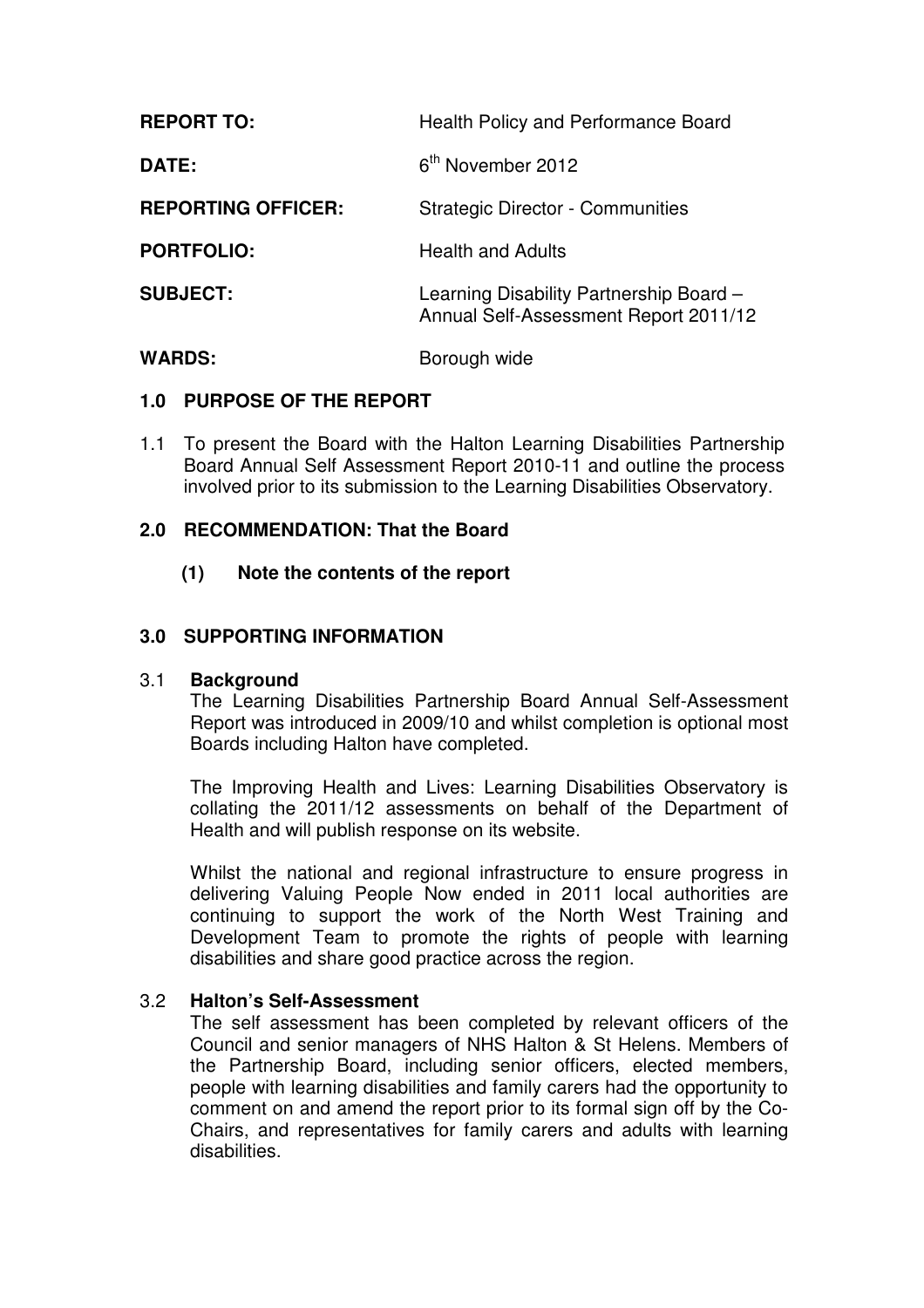The self assessment was submitted to the Learning Disabilities Observatory by the  $7<sup>th</sup>$  September deadline and a copy is attached as Appendix 1.

## **4.0 POLICY IMPLICATIONS**

A number of strategies/policies have been and will continue to be developed to ensure local delivery of positive outcomes for adults with learning disabilities. These include the local response to Fulfilling and Rewarding Lives: the strategy for adults with autism. Progress will be overseen by the Communities Directorate, Senior Management Team as well as the Learning Disabilities Partnership Board.

## **5.0 OTHER/FINANCIAL IMPLICATIONS**

The report will help inform the shadow Health and /Wellbeing Board, HealthWatch and the Clinical Commissioning Group.

# **6.0 IMPLICATIONS FOR THE COUNCIL'S PRIORITIES**

### 6.1 **Children and Young People in Halton**

Adult social care starts to have contact with children at age 14 when they commence the transition period from Children Services to Adult Social Care. The self assessment and policies referred to in 4.00 above will have a positive impact for these young people with a learning disability in Halton.

### 6.2 **Employment, Learning and Skills in Halton**

Valuing Employment Now was published in June 2009 and a number of local recommendations and work priorities were identified to further employment opportunities to offer paid work rather than voluntary placements for people with learning disabilities. This remains a priority within the Partnership Board Business Plan 2011-2013.

### 6.3 **A Healthy Halton**

The health of people with learning disabilities is a key national and local priority. NHS Merseyside in conjunction with NHS provider services and the local authority is required to complete a separate annual Health Self-Assessment. Agreement has been reached that this years' submission will be Halton specific (previous years have been across the Halton and St Helens PCT footprint). This will offer a legacy document to the Clinical Commissioning Group.

- 6.4 **A Safer Halton** None identified
- 6.5 **Halton's Urban Renewal**  None identified
- **7.0 RISK ANALYSIS**